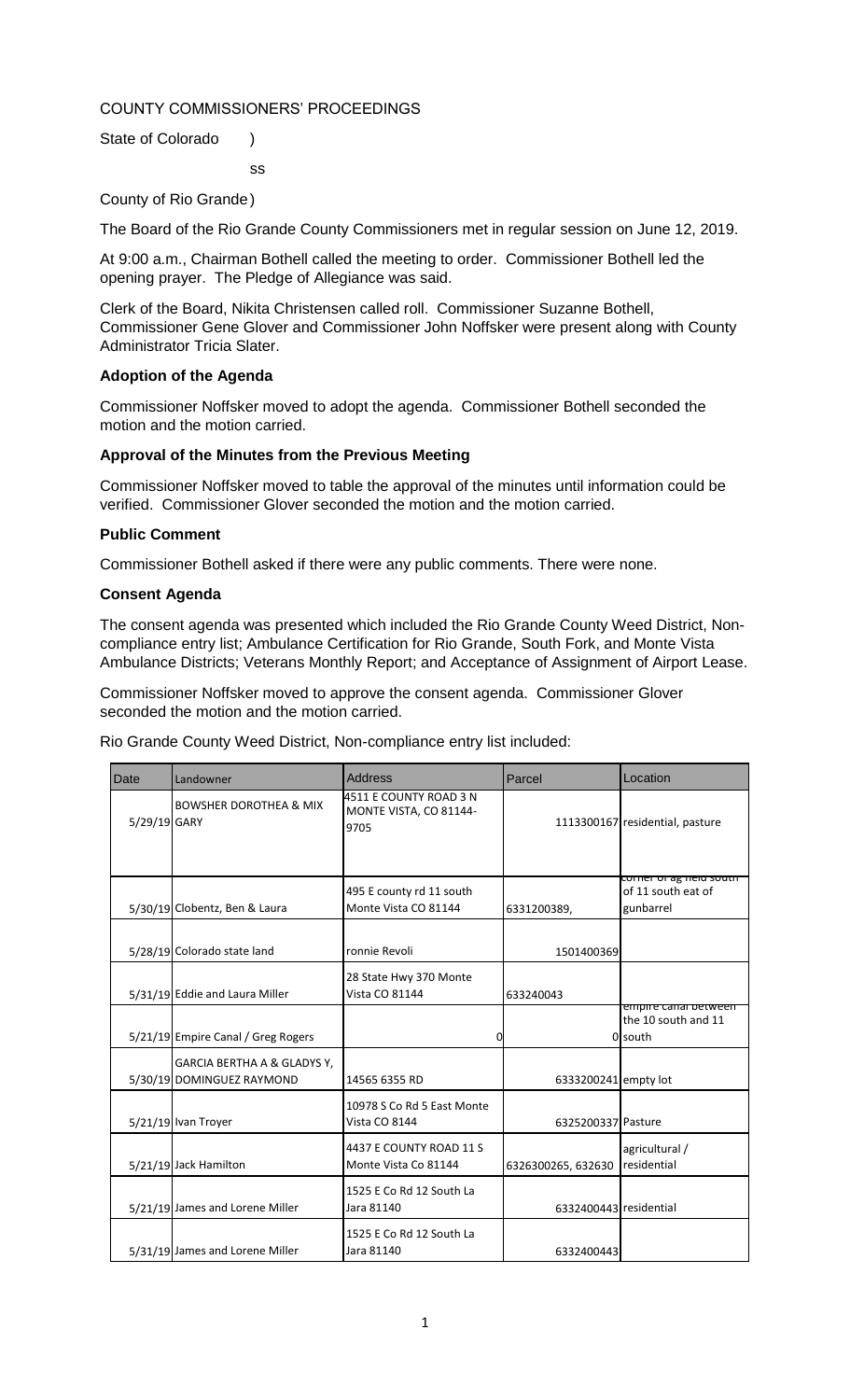|         | 5/21/19 Norton Matt, Jordan, Brennon | PO Box 435 Manasa Co<br>81141                 |                    | 6325400429 agricultural corner  |
|---------|--------------------------------------|-----------------------------------------------|--------------------|---------------------------------|
|         | 5/28/19 Rock Paulson                 | 1551 swede In monte vista co<br>81144         | 1309400171, 130940 | ag corner                       |
|         | 5/21/19 Stanton Johnson              | 2908 E Co Rd 9 South Monte<br>Vista CO 81144  | 6321100041, 632020 | agicultural                     |
|         | 5/30/19 Troyer, steven               | 2900 E messner rd<br>WOOSTER, OH 44691-8352   |                    | 6332100084 residential, pasture |
|         | 5/30/19 Valdez Gary & Connie         | 2360 E Co Rd 11 South<br>Monte Vista CO 81144 |                    | 6333201007 residential property |
| 5/30/19 | Valdez, Loretha                      | 2064 e co rd 11 south<br>monte vista co       | 6333200376         | residential property            |
| 5/30/19 | Valdez, Rhonda                       | 2346 E CoRd 11 South<br>Monte Vista, CO 81144 | 6333201003         | residential property            |
| 5/28/19 | Wilson Ranch Properties LLC          | 1809 W littleton BLVD<br>Littleton, CO 80120  | 1317100406.        | ag corner                       |

### **County Official and Department Head Reports**

Randy Kern, Building Department updated the board on the museum roof. The contractor had a family emergency, so the project has been delayed slightly. Business is as usual in the building department. CCI is working on proposed legislation that may change some things in the department. House Bill 19-1086 may affect plumbers. Mr. Kern's concern with this bill, is that it was developed for urban areas and will be unnecessary overhead for rural counties. The board asked about Energy Code mandate and House Bill 19-1260. Mr. Kern noted that he had not seen that bill but will investigate how it will affect Rio Grande County.

Dixie Diltz, Land Use Department updated the board. The Department of Local Affairs' grant for the codebook update has been extended to December 2019. Ms. Diltz spoke to Ross and TJ from RG & Associates about the update. They have assured her that they will get back on track with the update and that the project would be within the budget. Ross said he would not be charging for any reviews he is doing on the project.

Ms. Diltz noted that she received an anonymous letter in the mail concerning a complaint of camping on private property, however no action was taken at this time. Ms. Diltz explained that she will be following up on several blight concerns. The Colorado Department of Public Health and Environment completed the 5-year inspection on the closed Del Norte and Monte Vista Landfills. The inspections both passed however while reviewing files they found that some documents were missing. Ms. Hill is looking for the resolution. A letter from the County Attorney should be on file from February of 2013. Ms. Diltz will be asking CDPHE for a recommendation of how to move forward if the documents are not located.

Commissioner Noffsker moved to set aside the Handbook Discussion until the policy can be discussed. Commissioner Glover seconded the motion and the motion carried.

#### **Other Business**

The Board of County Commissioners and Sheriff McDonald discussed OHV accessibility and possibilities. It was noted that lower Indian Trails has an OHV speed limit sign, however that area has never been authorized by the Commissioners for OHV use. Sheriff McDonald noted that he has received requests to make roads out of Alpine Village OHV accessible in order to allow residents access to Forest Service roads. Sheriff McDonald noted that he would create "collector and feeder" streets for a main trail. He recommended creating OHV accessible roads be considered by area. He noted that requests will migrate throughout the valley. Sheriff McDonald stated that education will be an important element to safe OHV roads.

#### **General Business and Administrative Items**

Kimberly Temple and Jessica Bogner, Wall Smith and Bateman were present to discuss the county audit outcome. They presented financial statements as well as an independent auditor's report.

The Road and Bridge fund balance went down slightly due to capital outlay and the Department of Social Services also decreased due to repaying state funds. There was one compliance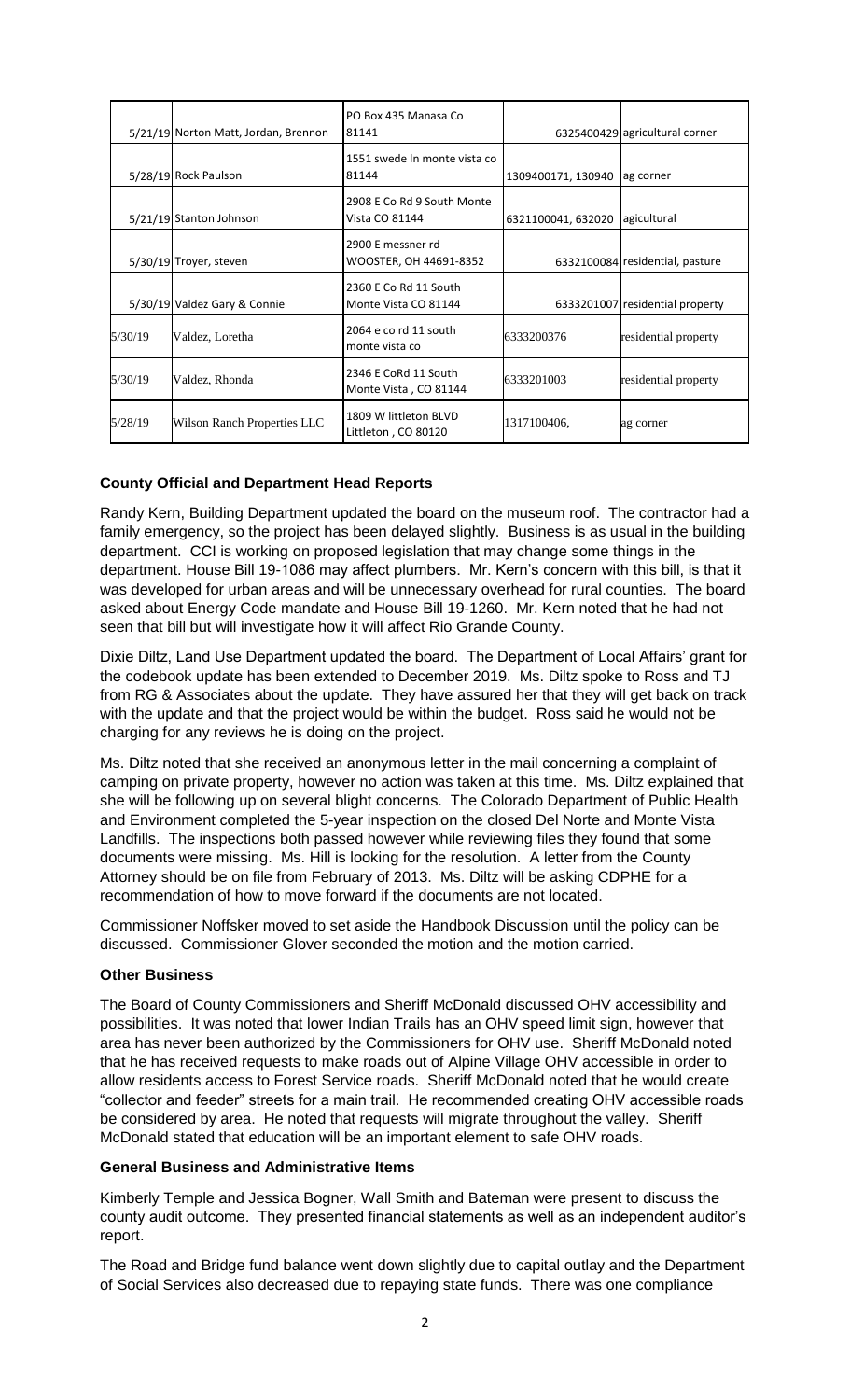footnote which concerned capital project expenditures that were not in the budget. A supplemental budget should have been done for this capital project. Ms. Temple noted that they will be receiving a letter from the State Auditor, however this should not raise concern in the County.

Ms. Temple explained that there will be a few changes to auditing and accounting practices in 2020. She noted that in 2020, leases will be capital (right to use asset).

Ms. Bogner explained that there was a finding for the 4<sup>th</sup> year in a row. She noted that the finding is not surprising as turnover in key positions is to blame for this type of finding. Internal control and year end reporting are to blame for this finding. Wall Smith and Bateman proposed audit adjustments for this finding. Ms. Bogner explained that the County Clerk's distribution was not done in a timely manner, however this was due to state policies and transitions. She also noted that pass through grants did not have all documents that were needed for the audit. Ms. Bogner stated that the County has really good records for having so much turnover and noted that Tina Wilson, Accounting, has been very helpful in the auditing process.

Ms. Temple noted that the audit went very smoothly, and all corrected and uncorrected statements are attached along with adjustments needed.

Patrick Sullivan, Road and Bridge, updated the board. The installation, plumbing and electrical work on the new tank at the hot plant has been completed, the hot oil heater has been inspected at the hot plant by CEI, the final work on the 11 South has been completed, employees attended the CARSE workshop in Montrose. The department continues to clear debris on bridges with the river flows increasing.

Mr. Sullivan was on a conference call with the SLV Task Force in the day. He reported that weather events will be creating more moisture but cooler temperatures are expected at the end of the week. Flood watches and warnings will be kept in place. He noted that there is a potential for an 8000 cfs river. The river has pushed out, however there is no erosion at this time. Forest Service Road 250 is being rebuilt from a lot of water rushing over the road. Mr. Sullivan noted that our system is in good shape.

Sheriff McDonald and Turnkey Corrections were present to discuss Turnkey Corrections' contract proposal. Sheriff McDonald noted that all inmate conversations are recorded except for conversations with inmates and attorney. The inmate accounting system has the online portal for friends and family to provide funding. There is a service fee of \$2 for cash deposits and \$8.95 for Credit Card deposit transactions. The jail receives 28% of inmate commissary charges, 25% for communications.

Commissioner Bothell asked about how damages to kiosks are handled. The damage is charged to the inmate. It was clarified that revenue is received from Turnkey via electronic transfer and is clearly itemized. A Law library is also available for a monthly charge of \$1 per inmate.

Colorado Recycles and Louis Auto Paint and Body shop property was discussed. Mr. Louis Gallegos, owner of Colorado Recycles and Mr. Mike Trujillo were present to discuss community concerns of facility.

Dixie Diltz, Land Use introduced the topic. A conditional use was approved in 2012 for the recycling center with several conditions including the condition stating that there would be no visual accumulation of any kind. This is one of the biggest issues with the property. She presented new pictures taken on June 6, 2019 of the property and the visual accumulation.

The property that is under Brittany Gallegos' name is out of compliance as it doesn't have a conditional use permit or proper permits for a towing company. Mr. Gallegos noted that a massive amount of metal was taken on during the Spring Fire and then circumstances, including his semi-truck breaking down, have made it difficult to keep up with the supply of metal. Mr. Gallegos also noted that cars on the property with the towing company are left there while waiting for paperwork. Mr. Gallegos said that many of those cars are on hold for Colorado State Patrol and are part of an investigation.

Ms. Diltz noted that cars on the recycling property must be enclosed in a building or completely site obstructed according to the conditional use conditions. Ms. Diltz noted that this property has had several violations and complaints over the years. She noted that past notes show that there were blight accumulations in 2016. Mr. Dunn asked if Colorado Recycling is still taking material in and at what rate materials are being delivered and shipped out. There is a net of 15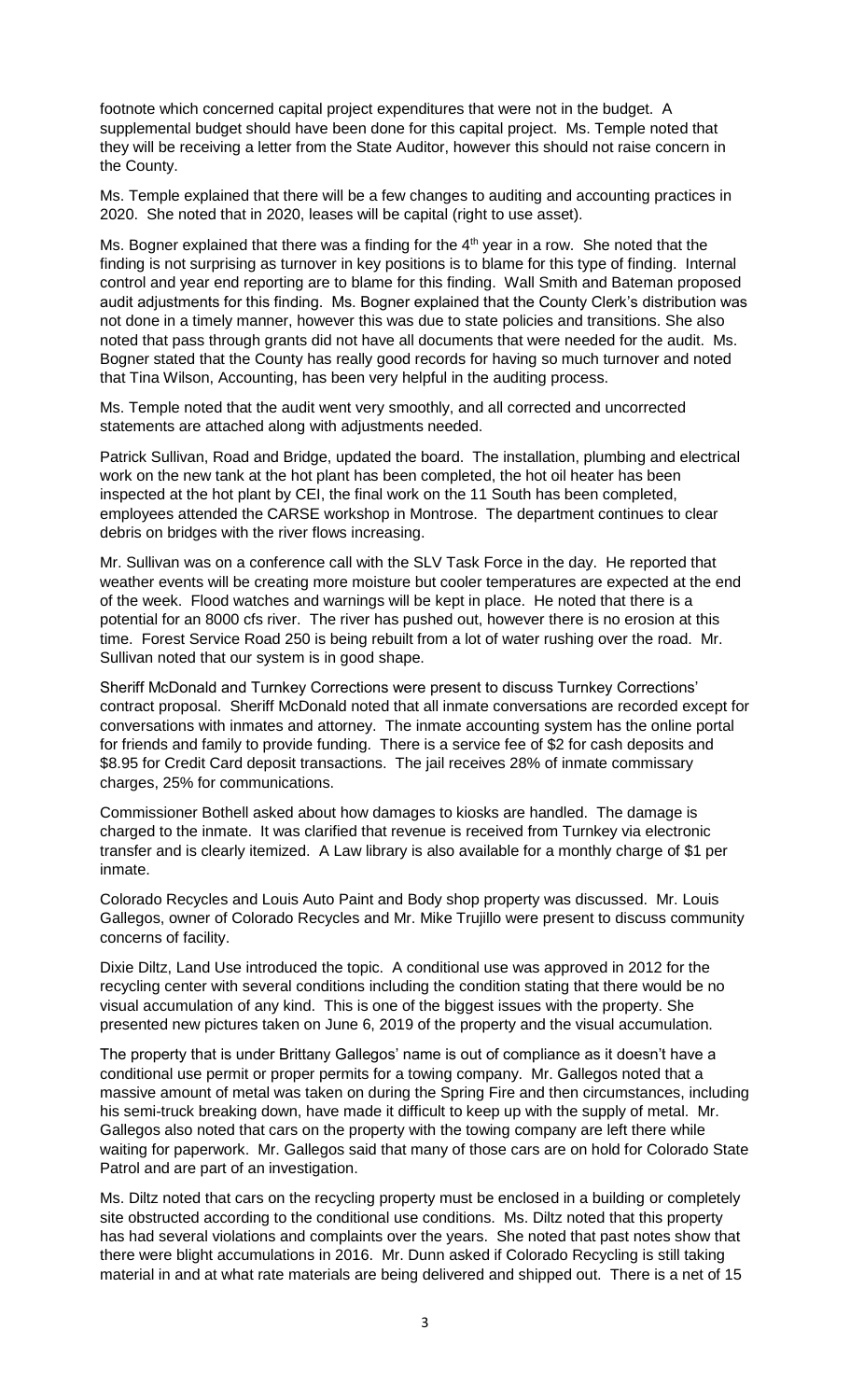to 20 tons of materials being removed daily. It was noted that refrigerators are being tagged. Mr. Gallegos stated that the market value of metal is very low and he cannot afford to unload all material at once. Mr. Dunn stated that the facility is currently out of compliance with the conditional use.

Ms. Diltz also stated that she has concerns with vehicles not being stored correctly causing contaminations if liquids are leaked from vehicles. Ms. Diltz feels that the business has outgrown its conditional use. She agreed that it is a great service but that does not change the fact that the facility is out of compliance. Mr. Dunn noted that the fence being a "definition" of visual appearance was not part of the original conditional use and this needs to be addressed.

Mr. Gallegos agreed to move the cars off the property owned by Brittany Gallegos that are being stored for the towing business and will transport them to a property in La Jara and will not take any more cars onto that property. He will remove 6 cars a day from the lot. Ms. Diltz proposed allowing 133 days for the cleanup process. A meeting will then be held to discuss possible revisions to the conditional use on October 16, 2019 at 1:30 p.m. Mr. Dunn will draft a plan and agreement and will send it to Mr. Trujillo to approve.

Colorado Parks and Wildlife Access Easement Concurrence Request was presented by Rick Basagotia, Division of Parks and Wildlife. Commissioner Noffsker moved to approve the request. Commissioner Glover seconded the motion and the motion carried.

At 12:31 p.m., Commissioner Noffsker moved to adjourn into executive session, pursuant 24-6- 402(4)(f) C.R.S. personnel matters. Commissioner Glover seconded the motion and the motion carried.

At 1:38 p.m. the Board exited executive session. No decisions were made.

At 1:40 p.m. the meeting was adjourned.

Attest:

Suzanne Bothell, Chairman Nikita Christensen Chairman of the Board Chairman of the Board

COUNTY COMMISSIONERS' PROCEEDINGS

State of Colorado )

ss

County of Rio Grande)

The Board of the Rio Grande County Commissioners met in regular session on June 26, 2019.

At 9:00 a.m., Chairman Bothell called the meeting to order. Commissioner Noffsker led the opening prayer. The Pledge of Allegiance was said.

Clerk of the Board, Nikita Christensen called roll. Commissioner Bothell, Commissioner Glover and Commissioner Noffsker were present along with County Administrator Tricia Slater.

#### **Adoption of the Agenda**

Commissioner Glover moved to adopt the agenda. Commissioner Noffsker seconded the motion and the motion carried.

#### **Approval of Minutes from the Previous Meeting**

Commissioner Glover moved to approve the minutes from June 12, 2019 as corrected. Commissioner Noffsker seconded the motion and the motion carried.

#### **Public Comment**

Commissioner Bothell asked if there were any public comments. There were none.

#### **Consent Agenda**

The consent agenda was presented which included the Department of Social Services accounts payable, Updates to HCC Contract with CDPHE, Del Norte Ambulance license and permits,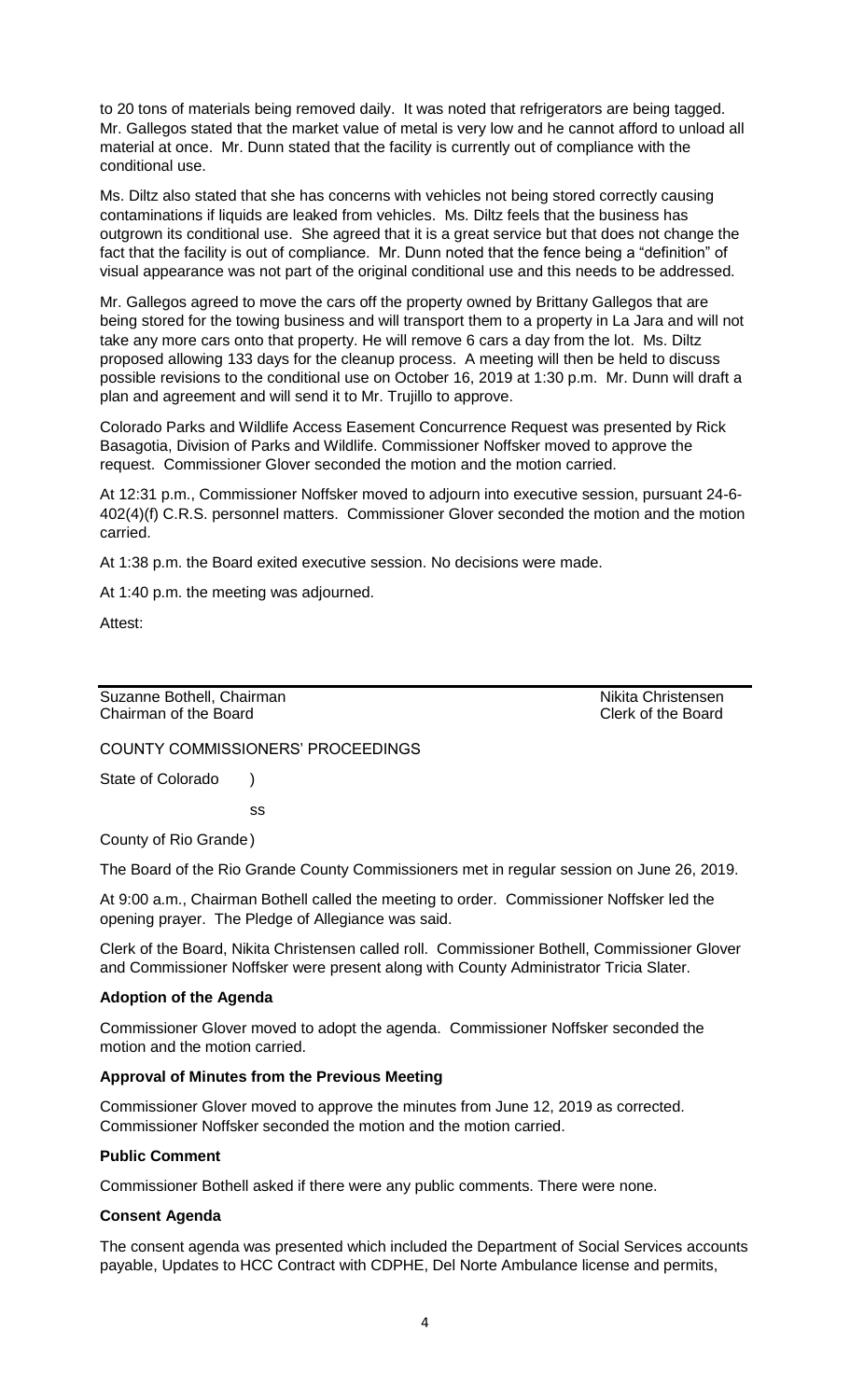payroll, and accounts payable. Commissioner Noffsker moved to accept the consent agenda. Commissioner Glover seconded the motion and the motion carried.

# **2019 Monthly Vouchers**

| Vender                                              | <b>Amount</b>          |
|-----------------------------------------------------|------------------------|
| AARDVARK PLUMBING & HEAT.                           | \$605.73               |
| AGENCY TOURISM MARKETING                            | \$116.23               |
| AIRGAS USA, LLC                                     | \$259.99               |
| ALAMOSA CO NURSING SVC                              | \$7,095.56             |
| ALAMOSA COUNTY GENERAL FUND                         | \$315.00               |
| <b>ALYCIA DUPONT</b>                                | \$100.00               |
| AMERICAN ELECTRIC COMPANY                           | \$554.08               |
| AMERICAN ELEVATOR PROFESSIONALS,<br><b>LLC</b>      | \$150.00               |
| <b>AMERICAN FIDELITY</b>                            | \$563.88               |
| AMERICAN PUBLIC LIFE                                | \$138.00               |
| AMSTERDAM PRINTING AND                              | \$166.12               |
| ANGIE MEDINA, RN, MSN                               | \$120.00               |
| <b>AUTO TRUCK GROUP</b>                             | \$615.50               |
| AVENU HOLDINGS, LLC                                 | \$5,973.81             |
| <b>BROWN'S SEPTIC SVC INC</b>                       | \$99.00                |
| <b>BRUMLEY PLUMBING HEATING</b>                     | \$406.99               |
| <b>BUSINESS SOLUTIONS LEASING, INC</b>              | \$26.00                |
| <b>CARLEE LEROUX</b>                                | \$100.00               |
| <b>CAROL VORIS</b>                                  | \$9.00                 |
| <b>CCOERA</b>                                       | \$32,095.70            |
| <b>CDHS CENTRAL ACCOUNTING</b>                      | \$11.00                |
| <b>CED/AMERICAN ELECTRICAL</b>                      | \$112.00               |
| CED/AMERICAN ELECTRICAL                             | \$169.60               |
| CEI ENTERPRISES, INC                                | \$4,397.27             |
| CEI ENTERPRISES, INC<br><b>CELESTE MARIE CURRIE</b> | \$1,124.52<br>\$192.97 |
| <b>CENTURYLINK</b>                                  | \$63.75                |
| <b>CENTURYLINK</b>                                  | \$64.68                |
| <b>CENTURYLINK</b>                                  | \$56.33                |
| <b>CENTURYLINK</b>                                  | \$446.01               |
| CHAFFEE CNTY PUBLIC HLTH                            | \$1,445.00             |
| <b>CHRIS RODRIGUEZ</b>                              | \$4,000.00             |
| <b>CIELLO POWERED BY SLVREC</b>                     | \$1,473.46             |
| <b>CITY OF MONTE VISTA</b>                          | \$2,000.00             |
| CO DEPT OF PUB HLTH & ENV                           | \$26.91                |
| <b>CO.BUREAU OF INVESTIGATIO</b>                    | \$105.00               |
| <b>COLE-PARMER</b>                                  | \$397.19               |
| COLORADO DEPART. OF REVENUE                         | \$187.00               |
| COLORADO DEPT. OF REVENUE                           | \$16,039.00            |
| COLORADO PUBLIC HEALTH ASSOCIATION                  | \$424.00               |
| <b>COLORADO STATE TREASURER</b>                     | \$2,744.23             |
| COMPUTER INFORMATION CONCEPTS, INC                  | \$21,825.08            |
| <b>CONEJOS COUNTY NURSING</b>                       | \$3,898.32             |
| <b>COSTILLA COUNTY PUBLIC</b>                       | \$11,357.10            |
| <b>COUNTY SHERIFFS OF COLO</b>                      | \$40.00                |
| <b>COURTNEY ARTHUR</b>                              | \$487.35               |
| <b>CRIBS FOR KIDS</b>                               | \$4,926.80             |
| <b>CTSI</b><br><b>CTSI</b>                          | \$56.80<br>\$88,501.46 |
| <b>CUSTOM CAGE</b>                                  | \$2,625.00             |
| <b>CUSTOM CAGE</b>                                  | \$2,625.00             |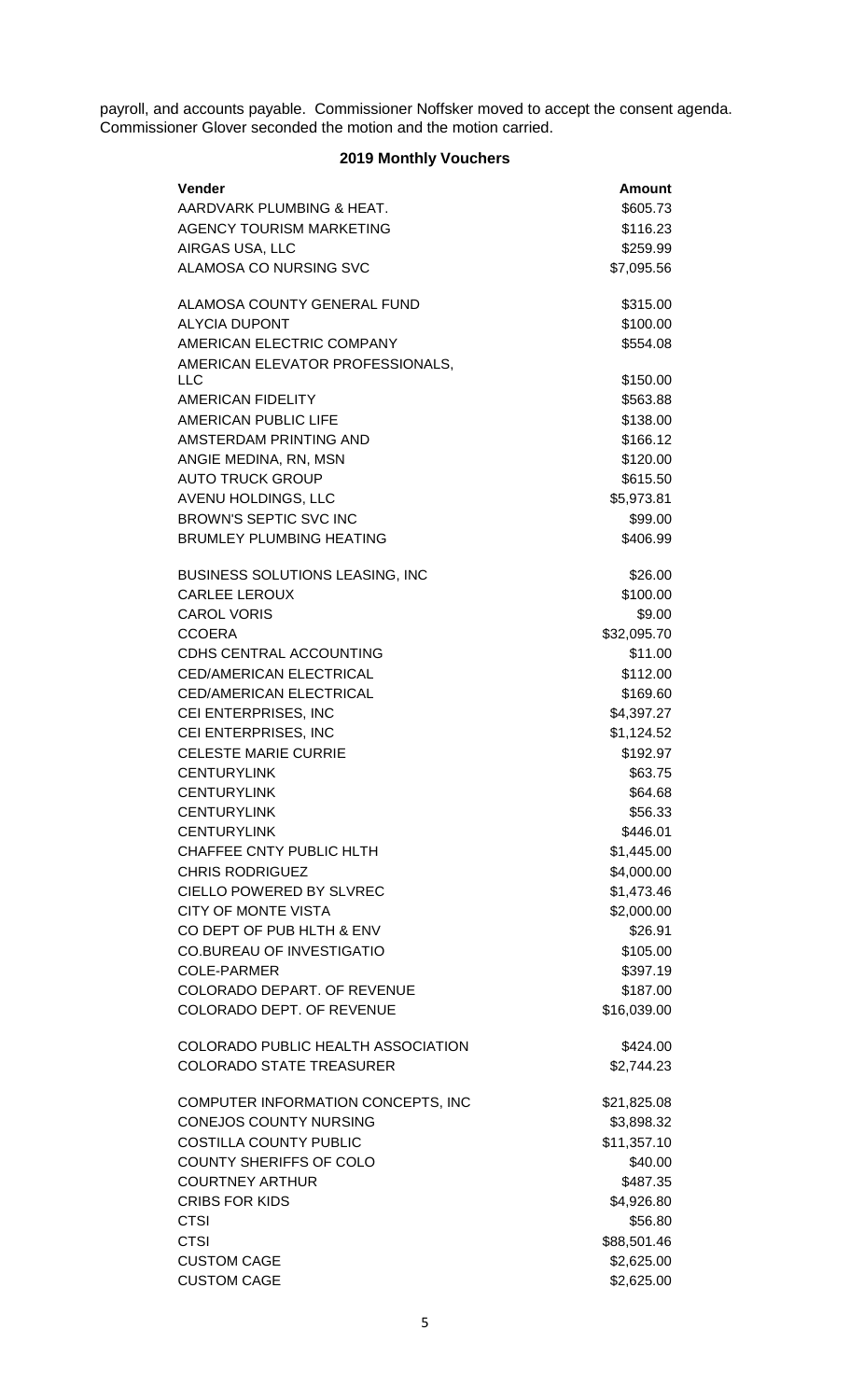| <b>CYNTHIA FORD</b>                           | \$5,313.18             |
|-----------------------------------------------|------------------------|
| <b>DAISAH ATENCIO</b>                         | \$100.00               |
| <b>DAVID DABOLL</b>                           | \$575.00               |
| <b>DIANNE KOSHAK</b>                          | \$178.20               |
| <b>DIRECT TV</b>                              | \$186.23               |
| <b>DIRECT TV</b>                              | \$186.23               |
| <b>DISTRICT ATTORNEY OFFICE</b>               | \$22,166.67            |
| DIVISION OF OIL AND PUBLIC SAFETY             | \$30.00                |
| <b>DIXIE DILTZ</b>                            | \$50.85                |
| <b>DONNA SEGURA</b>                           | \$1,500.00             |
| DP AG SERVICES                                | \$2,855.93             |
| E-470 PUBLIC HIGHWAY                          | \$4.65                 |
| <b>EMILY BROWN</b>                            | \$131.40               |
| FAMILY SUPPORT REGISTRY                       | \$857.00               |
| <b>FIRST BANKCARD</b>                         | \$14,787.19            |
| <b>FIRST SOUTHWEST BANK</b>                   | \$109,689.56           |
| <b>FUENTES AUTO GLASS</b>                     | \$245.00               |
| GALLS, LLC                                    | \$463.68               |
| <b>GENE GLOVER</b>                            | \$195.90               |
| <b>GINA LUJAN</b>                             | \$100.00               |
| <b>GOBINS, INC</b>                            | \$35.84                |
| <b>GOBINS, INC</b>                            | \$123.52               |
| <b>GREAT AMERICA FINANCIAL</b>                | \$140.90               |
| <b>GREAT AMERICA FINANCIAL</b>                | \$349.13               |
| HAYNIE'S INC.                                 | \$909.13               |
| HAYNIE'S INC.                                 | \$663.14               |
| <b>IDA SALAZAR</b>                            |                        |
|                                               | \$230.40<br>\$73.12    |
| <b>IRCUSTOMS, LLC</b><br><b>JACOB MAESTAS</b> |                        |
| <b>JAIME HURTADO</b>                          | \$100.00               |
|                                               | \$500.00<br>\$6,517.03 |
| <b>JEAN BORREGO</b>                           |                        |
| <b>KAYLA HERNANDEZ</b>                        | \$200.00               |
| <b>KAYLIE METZ</b>                            | \$100.00               |
| <b>KEN'S SERVICE CENTER</b>                   | \$811.71               |
| <b>KIMBERLY BRYANT</b>                        | \$3,739.65             |
| <b>KRISTI HILLIS</b>                          | \$1,125.00             |
| LAKE COUNTY HEALTH DEPT.                      | \$725.00               |
| LEDS, LLC                                     | \$6,000.00             |
| <b>LEROY A ROMERO</b>                         | \$150.00               |
| LOCKTON COMPANIES, LLC                        | \$862.00               |
| <b>LOWE'S MARKET</b>                          | \$62.20                |
| <b>LYDIA GARCIA</b>                           | \$100.00               |
| LYLE SIGNS, INC                               | \$3,766.87             |
| <b>MADDOX COLLECTIONS</b>                     | \$30.00                |
| <b>MADDOX COLLECTIONS</b>                     | \$30.00                |
| MASTER PRINT & WEB DESIGN, INC                | \$139.00               |
| MASTER PRINT & WEB DESIGN, INC                | \$340.00               |
| <b>MATCO TOOLS</b>                            | \$33.90                |
| <b>MAX GARCIA</b>                             | \$300.00               |
| <b>MAYAH DOMINGUEZ</b>                        | \$100.00               |
| McKESSON MEDICAL-                             | \$120.78               |
| MDS WASTE & RECYCLE, INC                      | \$186.00               |
| MEADOW GOLD DAIRIES, INC                      | \$373.50               |
| MEADOW GOLD DAIRIES, INC                      | \$266.50               |
| MIKE REAVES ELECTRIC                          | \$1,135.62             |
| MOBILE RECORD SHREDDERS, LLC                  | \$28.00                |
| MONTE GLASS SHOP                              | \$65.95                |
| <b>MONTE VISTA COOPERATIVE</b>                | \$842.47               |
| MONTE VISTA COOPERATIVE                       | \$660.46               |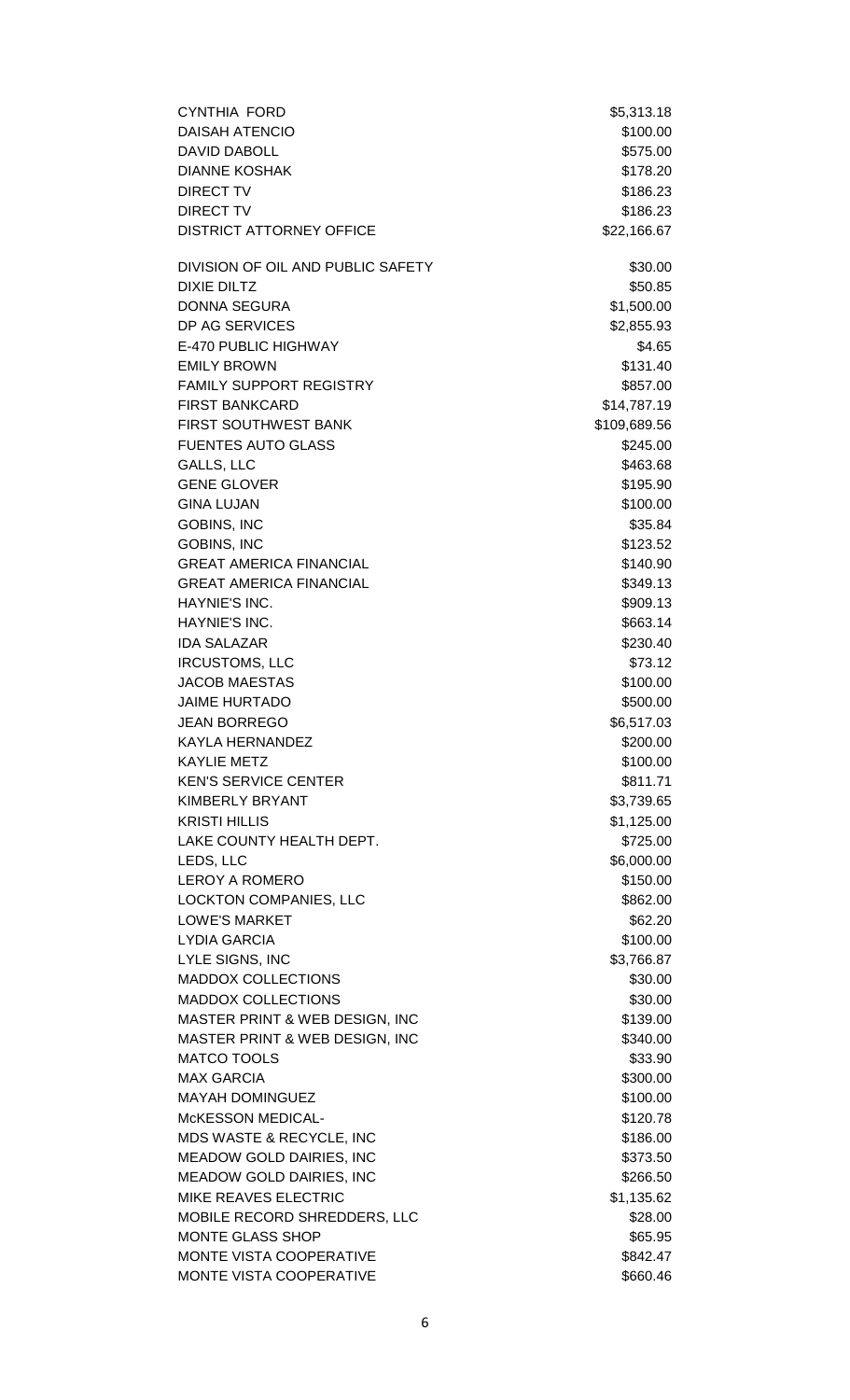| MONTE VISTA SCHOOL DIST.                        | \$2,000.00  |
|-------------------------------------------------|-------------|
| MOONLIGHT CUSTOMS LLC.                          | \$2,511.91  |
| MOONLIGHT CUSTOMS LLC.                          | \$1,456.12  |
| <b>MOTOROLA INC</b>                             | \$6,375.36  |
| MYERS BROTHERS TRUCK AND TRACTOR,<br><b>INC</b> | \$350.09    |
| MYERS BROTHERS TRUCK AND TRACTOR,<br><b>INC</b> | \$69.41     |
| NICOLLE ROSECRANS                               | \$3,003.21  |
| NOTES & NUMBERS, LLC.                           | \$330.00    |
| O & V PRINTING, INC                             | \$849.69    |
| PAUL WERTZ                                      | \$15.38     |
| PITNEY BOWES, INC.                              | \$154.00    |
| PITNEY BOWES, INC.                              | \$105.00    |
| <b>POSTMASTER</b>                               | \$150.00    |
| PRO COM, LLC                                    | \$912.00    |
| PROFORCE LAW                                    | \$1,758.40  |
| PRO-LINE T-SHIRTS                               | \$200.00    |
| PSYCHOLOGICAL RESOURCES                         | \$135.00    |
| RG & ASSOCIATES, LLC                            | \$13,038.17 |
| RIO GRANDE COUNTY PUBLIC                        | \$5,500.00  |
| RIO GRANDE CTY EMERGENCY MGMT                   | \$1,500.00  |
| RIO GRANDE HOSPITAL                             | \$1,173.00  |
| RIO GRANDE HOSPITAL                             | \$1,500.00  |
| ROCKY MOUNTAIN PLUMBING                         | \$21.93     |
| ROCKY MOUNTAIN PLUMBING                         | \$29.75     |
| <b>RODNEY KING</b>                              | \$1,500.00  |
| S & S DISTRIBUTION, INC                         | \$24.40     |
| S & S DISTRIBUTION, INC                         | \$202.00    |
| <b>SAFETY - KLEEN</b>                           | \$210.94    |
| SAGUACHE CO PUBLIC HEALTH                       | \$2,053.20  |
| SAGUACHE COUNTY JAIL                            | \$1,350.00  |
| SAN LUIS VALLEY LOCAL FOODS COALITION           | \$1,500.00  |
| SANOFI PASTEUR, INC.                            | \$300.93    |
| SANOFI PASTEUR, INC.                            | \$73.13     |
| <b>SECURITY BENEFIT</b>                         | \$400.00    |
| <b>SHAMROCK FOODS COMPANY</b>                   | \$2,080.39  |
| SHAMROCK FOODS COMPANY                          | \$3,386.60  |
| SIRCHIE PRODUCTS, LLC                           | \$236.03    |
| SLV AUTO REPAIR, LLC                            | \$2,850.50  |
| SLV BEHAVIORAL HEALTH GROUP, INC                | \$9,491.28  |
| <b>SLV MUSEUM ASSOCIATION</b>                   | \$3,600.00  |
| <b>SLV PARTS, INC</b>                           | \$120.84    |
| <b>SLV REC</b>                                  | \$625.97    |
| <b>SLV REC</b>                                  | \$110.88    |
| <b>SLV REC</b>                                  | \$180.00    |
| <b>SLV REGIONAL MEDICAL</b>                     | \$1,500.00  |
| <b>SLV RETAC</b>                                | \$1,500.00  |
| SOUTH CENTRAL COLORADO                          | \$10,000.00 |
| SOUTH FORK FIRE PROTECTION DIST                 | \$774.96    |
| <b>STAPLES BUSINESS</b>                         | \$182.54    |
| STATE OF COLORADO                               | \$1,142.74  |
| STERICYCLE INC                                  | \$210.43    |
| <b>STERICYCLE INC</b>                           | \$43.75     |
| <b>SUMMIT MARKET</b>                            | \$142.38    |
| <b>SUMMIT PUBLISHING</b>                        | \$800.00    |
| SUNTRUST EQUIPMENT, CORP                        | \$10,547.00 |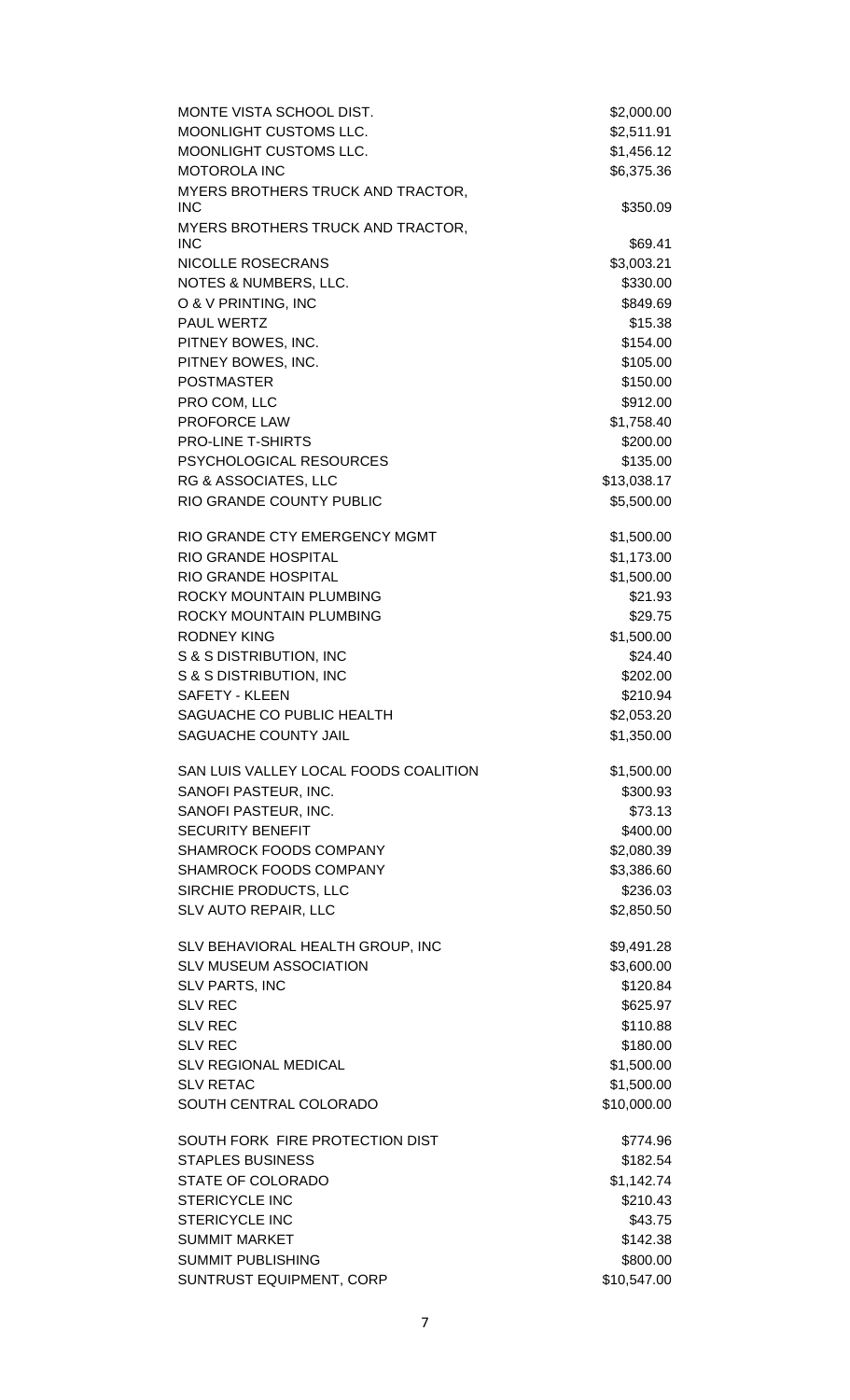| TASC                                 | \$189.84            |
|--------------------------------------|---------------------|
| TERMINIX PROCESSING CTR              | \$384.00            |
| THE SIDWELL COMPANY                  | \$648.00            |
| THYSSENKRUPP ELEVATOR                | \$685.00            |
| TONI STEFFENS-STEWARD                | \$226.80            |
| TORRES PLUMBING & HEATING, LLC       | \$200.00            |
| TRANSWEST TRUCK, INC                 | \$124.13            |
| TRI COUNTY SENIOR CITIZEN            | \$1,500.00          |
| Tricia Slater                        | \$157.50            |
| <b>TRISTAN BACA</b>                  | \$100.00            |
| TX CHILD SUPPORT SDU                 | \$520.00            |
| <b>ULINE</b>                         | \$2,473.80          |
| UNITED RENTALS, INC.                 | \$316.00            |
| UNITED REPROGRAPHIC                  | \$226.28            |
| <b>VALI 3 THEATRE</b>                | \$2,000.00          |
| VALLEY LUMBER AND SUPPLY, INC        | \$14.02             |
| <b>VALLEY PUBLISHING</b>             | \$4,188.25          |
| <b>VALLEY PUBLISHING</b>             | \$3,924.00          |
| <b>VALLEY VUE COATINGS</b>           | \$2,480.80          |
| VAXCARE, INC                         | \$880.07            |
| <b>VERIZON WIRELESS</b>              | \$281.56            |
| <b>VERIZON WIRELESS</b>              | \$1,783.09          |
| <b>VERIZON WIRELESS</b>              | \$261.79            |
| <b>VERIZON WIRELESS</b>              | \$356.92            |
| <b>VERIZON WIRELESS</b>              | \$182.49            |
| VICTIM ASSISTANCE FUND               | \$11.00             |
| <b>VICTOR SIGALA</b>                 | \$175.00            |
| W. RYAN DUNN, ATTORNEY AT LAW        | \$943.75            |
| WAGNER EQUIPMENT                     | \$742.26            |
| Wakefield and Associates, Inc.       | \$520.36            |
| WALL, SMITH, BATEMAN, INC            | \$41,850.00         |
| <b>WARNE CHEMICAL &amp; EQUIP.CO</b> | \$579.12            |
| <b>WASTE MANAGEMENT-</b>             | \$248.10            |
| <b>WAXIE SANITARY SUPPLY</b>         | \$39.70             |
| WEX BANK                             | \$488.53            |
| WEX BANK<br>WEX BANK                 | \$97.78<br>\$944.56 |
| WEX BANK                             | \$5,005.87          |
| <b>WILLIAM F. DUNN</b>               | \$625.00            |
| WORLD FUEL SERVICES, INC             | \$2,006.32          |
| WORLD FUEL SERVICES, INC             | \$1,747.23          |
| <b>WSB COMPUTER SERVICES</b>         | \$299.65            |
| <b>WSB COMPUTER SERVICES</b>         | \$6,606.72          |
| <b>XCEL ENERGY</b>                   | \$3,328.08          |
| <b>XCEL ENERGY</b>                   | \$2,686.82          |
| <b>XCEL ENERGY</b>                   | \$1,930.74          |
| Total                                | \$608,147.15        |
|                                      |                     |

# **June 2019 Payroll**

| \$256,467.14           |
|------------------------|
| \$78,985.46            |
| \$128,482.88           |
| \$10,761.59            |
| 791.90<br>$\mathbb{S}$ |
| \$27,544.10            |
| \$503,033.07           |
|                        |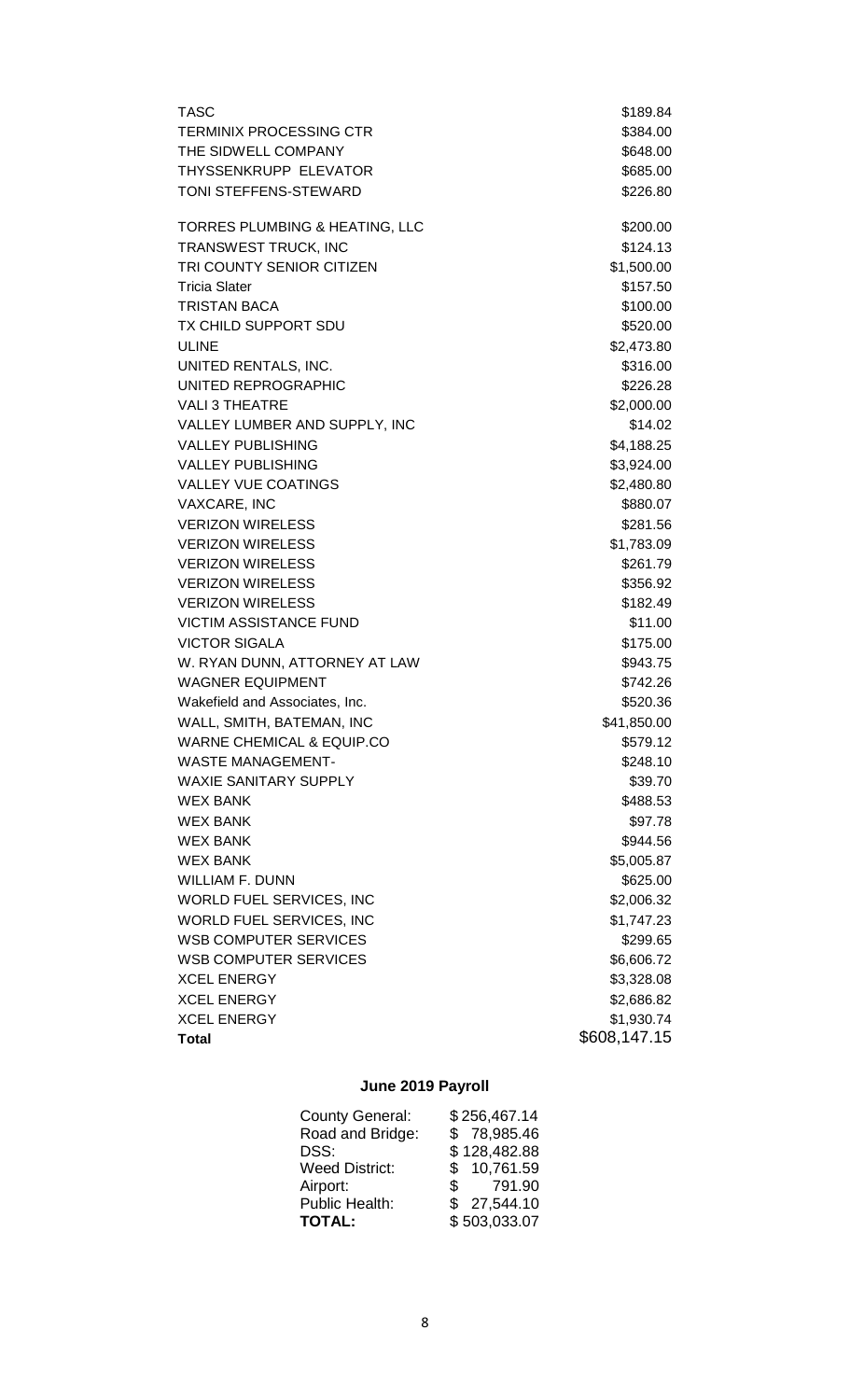### **County Official and Department Head Reports**

Jody Kern, Department of Social Services Director recognized employees Christopher Padilla, Mona Sanchez, Carolyn Gonzales, Helen Martinez, and Linda Ruybal for their outstanding work and receiving awards from the State. Rio Grande County Social Services Child Support unit received an award for the largest collection for a medium size county for a child support order as well as the outstanding medium size county.

Emily Brown, Department of Public Health, reported to the Board of County Commissioners.

CALPHO/CDPHE Cost Assessment for 2018 is being completed and CDPHE is working on categorizing costs. Ms. Brown updated the Board on tuberculosis skin test procedures. There is a shortage of testing materials and the procedure is to not administer skin test annually unless someone has been directly exposed to TB. The blood draw test is available at hospitals.

Ms. Brown noted that Paul Wertz is going to represent the County at NACCHO to Washington, DC at the end of July.

Ms. Brown stated that the SHARRP meeting invitations have been distributed and she said the purpose of the meeting will be to start the initial discussion.

SLVHAC meeting will be in early August to coordinate all public health directors and Valley Health providers in the Valley. The coordination will include public health, healthcare opioid, and substance response.

Ms. Brown presented an amended contract with K. Bryant for state innovation money funding to increase her salary to \$40,000 to lengthen her work period. This expenditure does fit within the budget. Commissioner Glover moved to approve the contract. Commissioner Noffsker seconded the motion and the motion carried. The amended contract was signed.

Ms. Brown explained that she will serve on the Center for Rural School Health and Education advisory board. This program is out of Denver University and focuses on rural schools and school aged kids.

Commissioner Noffsker moved to adjourn the Board of County Commissioners. Commissioner Glover seconded the motion and the motion carried.

At 10:00 a.m., the Board of Health was called to order. Ms. Brown presented an exemption to be approved for a vault at Masonic Park because the septic tank failed at a property. She explained that the code book allows vaults if a regular septic tank fails and there are no other options. The vault system must be approved by the Board of Health. Commissioner Noffsker moved to approve the vault. Commissioner Glover seconded the motion and the motion carried.

At 10:15 a.m., the Board of Health adjourned. The Board of County Commissioners reconvened.

Ms. Brown reported that there are PurpleAir air quality monitors around the valley collecting data.

Ms. Brown will be providing a County summary to the legislative wrap up for CALPHO for 2019.

Ms. Brown reported that she is working on updating subrecipient agreements and contracts to have them all consistent.

Ms. Brown will be attending the NACCHO annual meeting in Orlando on July 8-11.

### **General Business and Administrative Items**

Neal Walters, Del Norte School District was present to discuss the GOCO Grant that the School and County are involved in. Mr. Walters noted that they want to continue with the outdoor recreation opportunity on this land. The school is discussing turning the soccer fields over to the Town of Del Norte for their use. If the School is annexed into the Town, the County will need to be removed from the grant. Mr. Walters stated that he understood that GOCO is willing to take the County off of the grant documents without any other transactions needed. Commissioner Glover said that he will discuss the grant documents with GOCO and find a solution.

Tom Malechek, USFS and Mark Rudolph, CDPHE were present to discuss the Summitville Superfund site and Tours to be held this summer. The open house and tour will be held August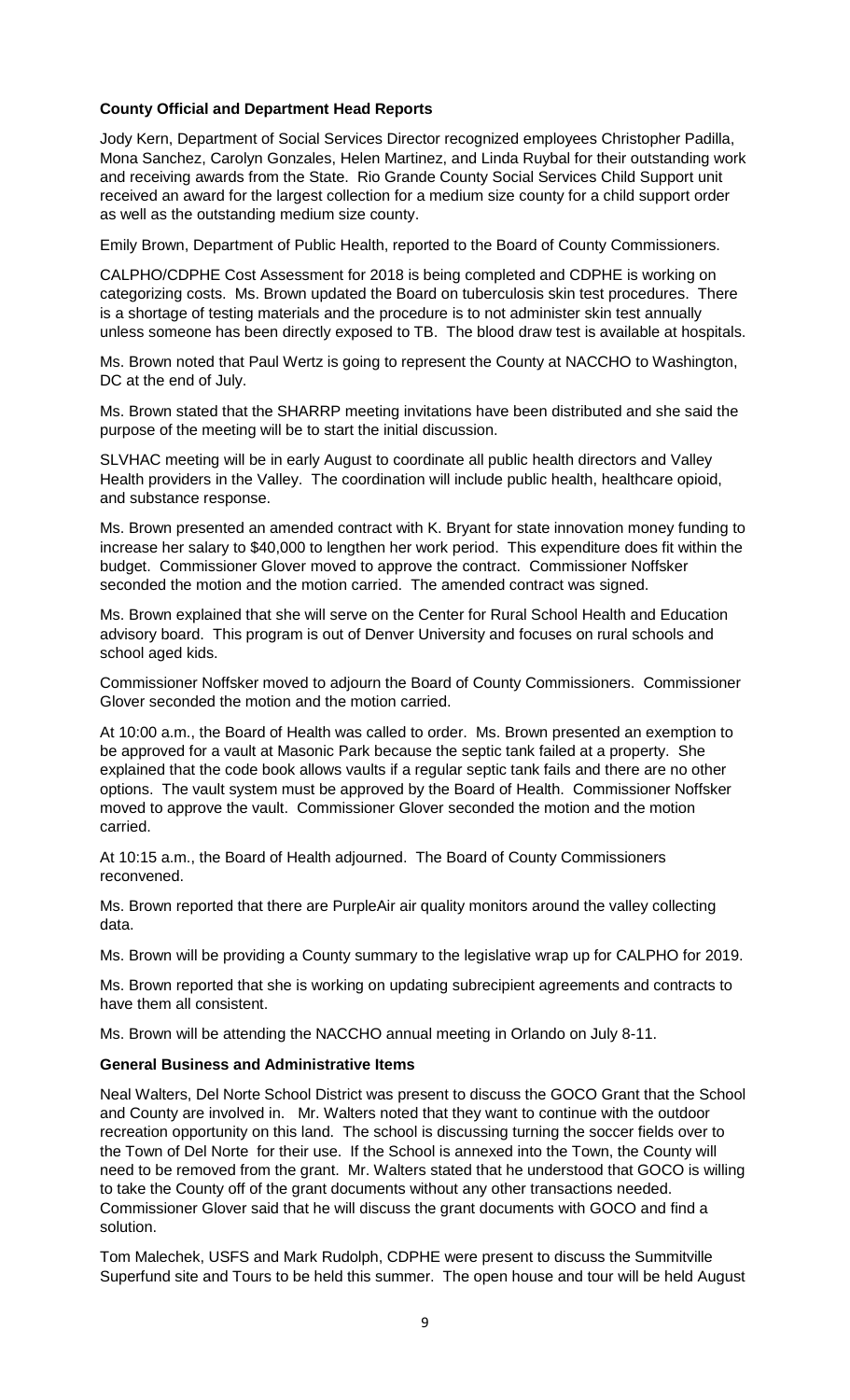23 and 24, 2019. Mr. Rudolph noted that deeds for the land transfer are being finalized. Ryan Dunn has been briefed on the Summitville project. The guidelines note that the State will remedy this property with the permission of the County. The State and the EPA want the site to be beneficial to the County. Mr. Dunn noted that he would like a copy of the new mining proposal guidelines, covenants, property lines and any other documents included in this project.

Commissioner Bothell noted that one tourism draw with economic impact is snowmobiling. It was noted that the State contracts outside of the County during the winter for snow removal. She asked if the state would be able to lengthen the contractional agreement for the snow removal to be delayed for a longer snowmobile season. Mr. Rudolph noted that snow removal depends greatly on the weather of each year.

Mr. Malechek informed the board that the Forest Service's intention is to move out of the current location and move into Old Del Norte High School. It will likely take a year for remodeling the building and for the agency to move in to the facility.

Mr. Malachek noted that he and the Forest Service flood team appreciates the relationship and collaboration the County and Patrick Sullivan have with the Forest Service. He stated that there has been a great crew on the flooding issues.

The City of Monte Vista Weed Resolution was postponed.

Commissioner Bothell noted that the salaries to be posted in the February minutes were reviewed and were correct. The approval of the May 29, 2019 minutes was brought to the table. Commissioner Noffsker moved to approve the minutes from May 29, 2019 as corrected. Commissioner Glover seconded the motion and the motion carried.

Sheriff Don McDonald was present to discuss the Intergovernmental Agreement between the City of Monte Vista and the Rio Grande County Sheriff. Mr. Dunn did change the word "detailed" to "detained". The agreement allows the City of Monte Vista to use the Rio Grande County Jail as their detention and jail facilities for a fee of \$45 per day per city municipal prisoner. Commissioner Bothell asked if the fees charged have been analyzed lately. Sheriff McDonald explained that these fees cover costs and are in line with other detention facilities. The City Manager and City Police Chief has approved the agreement. Commissioner Glover moved to approve the agreement between the County Sheriff and the City of Monte Vista. Commissioner Noffsker seconded the motion and the motion carried. The agreement was signed. It was noted that the contract goes through December 31, 2019.

Sheriff McDonald asked the Commissioners if they had any questions about the Turnkey proposal. He noted that Turnkey would make the jail more efficient and would improve safety and security. Commissioner Bothell voiced her concern about technology advancing quickly and having this program be out of date quickly. It was noted that this system is preferred to any other system. Ms. Slater asked if the program is compatible with the County's accounting system. Sheriff McDonald noted that Turnkey can create capabilities to work with the accounting system. He also stated that the system works well with other Counties in the area like Alamosa and Conejos. This capital improvement will come out of the jail budget. Commissioner Glover moved to approve the contract with Turnkey with the condition that Mr. Dunn reviews the contract and finds no issues. Commissioner Noffsker seconded the motion and the motion carried.

Dixie Diltz, Land Use and Ryan Dunn, County Attorney were present to discuss a Kennel Moratorium Resolution. Ms. Diltz explained that she received a call from the State of Colorado Pet Licenses department asking about facilities and their compliance within the County. There are currently four facilities in the County that have State of Colorado licenses, however they are not in compliance with the County. Ms. Diltz noted that she spoke to one owner and he was aware that he was supposed to get a conditional use through the County but has not done so. Mr. Dunn noted that the Land Use Code does not have regulations for this type of facility. Regulations and guidelines need to be set for dog breeding facilities prior to approving these facilities.

Ms. Diltz noted that a moratorium requires a reading, publication, second reading done at the public hearing 10 days after publications. Applications will be held for any dog breeding facility until guidelines are set. Chairman Bothell read the moratorium, attached below.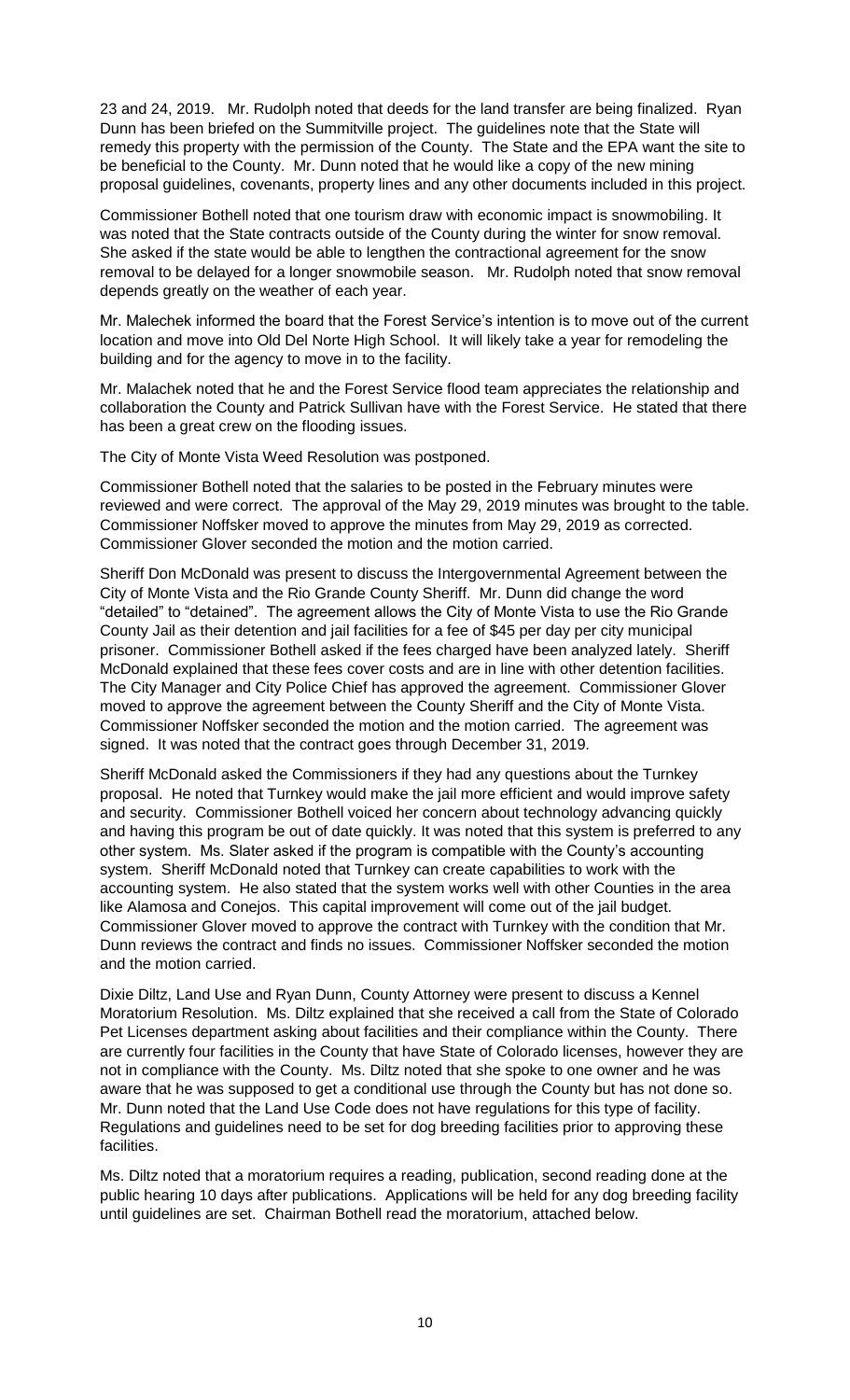# **RESOLUTION NO.2019- OF THE BOARD OF COUNTY COMMISSIONERS OF RIO GRANDE COUNTY, COLORADO**

**A RESOLUTION IMPOSING A SIX MONTH MORTAORIUM ON ALL LAND USE APPLICATIONS FOR CONDITIONAL USE PERMITS OF KENNELS, INCLUDING DOG KENNELS, WITHIN THE UNINCORPORATED BOUNDARIES OF RIO GRANDE COUNTY, COLORADO, TO ALLOW FOR A COMPREHENSIVE STUDY OF AND IMPLEMENTATION OF REGULATIONS FOR DOG KENNELS**

# **BE IT RESOLVED BY THE BOARD OF COUNTY COMMISSIONERS OF RIO GRANDE COUNTY, COLORADO:**

**WHEREAS,** pursuant to section 29-20-104.5, C.R.S., the Board of County Commissioners of Rio Grande County, Colorado (hereinafter the "Board"), has the authority to regulate the use of land on the basis of the impact thereof on the community or surrounding areas and to plan for and regulate the use of land so as to provide planned and orderly use of land and protection of the environment in a manner consistent with constitutional rights; and

**WHEREAS,** the Land Use Administrator on June 11, 2019, informed the Board that there are no fewer than three dog breeding kennels within Rio Grande County which have been licensed with the State of Colorado but have not filed applications with the land use office for conditional use permits.

**WHEREAS,** while the Rio Grande County Land Use Code does provide for conditional use permits for dog kennels, it does not provide specific regulation of the construction or operation of kennels or other dog breeding or boarding facilities within the County; and

**WHEREAS,** the Board is now aware that thousands of puppy mills exist all over the United States, and that regulations specific to dog breeding kennels are necessary to prevent the proliferation of puppy mills. The Board finds it is appropriate for the Board and the Planning Commission to review the standards under which large scale and/or commercial kennels or breeding facilities be permitted within the County; and

**WHEREAS,** the Land Use Administrator recommended that the Board impose an interim zoning moratoria on applications for special use permits for dog kennels to investigate proper standards of approvals for dog kennels; and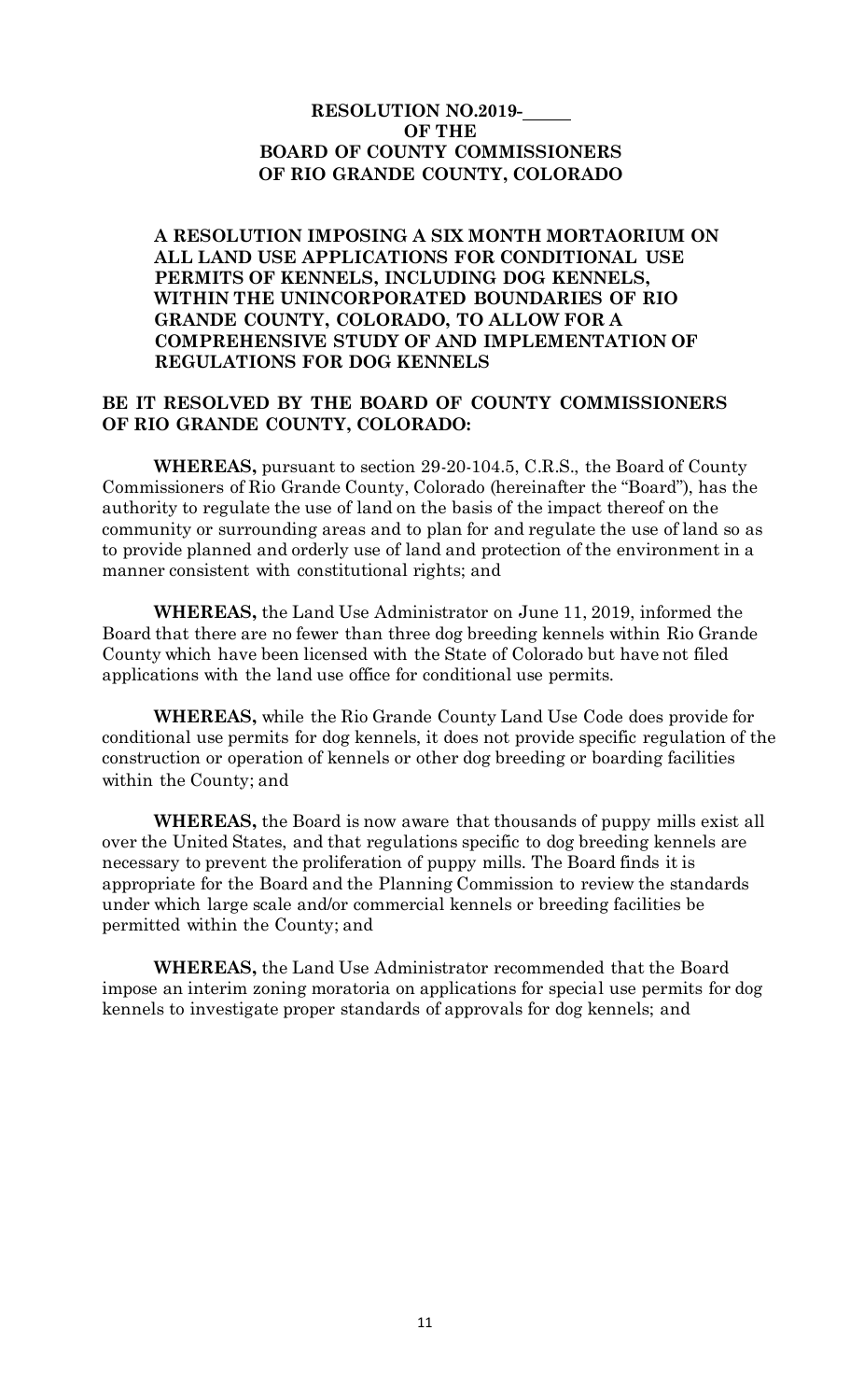**WHEREAS,** the moratorium would allow the careful development of regulations pertaining to dog breeding kennels and would allow the issues surrounding dog breeding kennels to have the benefit of full public debate, at the same time protecting the County from approving conditional use permits prior to the formulation of new regulations which may be more restrictive; and

**WHEREAS,** the moratorium would further give notice to County landowners and allow them to participate in the debate as to what the new regulations should contain; and

**WHEREAS,** the Local Government Land Use Control Enabling Act authorizes the Board to impose temporary moratorium. *See Droste v. Board of County Com'rs of County of Pitkin*, 141 P.3d 852 (Colo. App. 2005), and

**NOW, THEREFORE, BE IT RESOLVED** that proposed RESOLUTION IMPOSING A SIX MONTH MORTAORIUM ON ALL LAND USE APPLICATIONS FOR CONDITIONAL USE PERMITS OF KENNELS, INCLUDING DOG KENNELS, WITHIN THE UNINCORPORATED BOUNDARIES OF RIO GRANDE COUNTY, COLORADO, TO ALLOW FOR A COMPREHENSIVE STUDY OF AND IMPLEMENTATION OF REGULATIONS FOR DOG KENNELS is **ADOPTED** as follows:

**SECTION 1: MORATORIUM.** Upon the effective date of this resolution and continuing for six months thereafter, the planning commission and the Board is prohibited from accepting any application for new kennels or the expansion of any kennels. The Board reserves the right to extend the moratorium period for an additional six months if additional time is needed to investigate and adopt regulations.

**SECTION 2: DEFINITION.** A lot or building in which four (4) or more household pets at least six (6) months of age or older are kept commercially for board, propagation or sale, not including veterinary clinic and animal hospitals.

**SECTION 3: PUBLICATION AND EFFECTIVE DATE.** The foregoing text is the authentic text of Rio Grande County Resolution No. 2019- .

The first reading of this resolution took place on \_\_\_\_\_\_\_\_\_\_\_\_, at a regular Board of County Commissioners Meeting.

The initial publication of this resolution was in full in the Monte Vista Journal on \_\_\_\_\_\_\_\_\_\_\_\_\_, along with a notice of public hearing to be held on \_\_\_\_\_\_\_\_\_\_ to discuss the moratorium.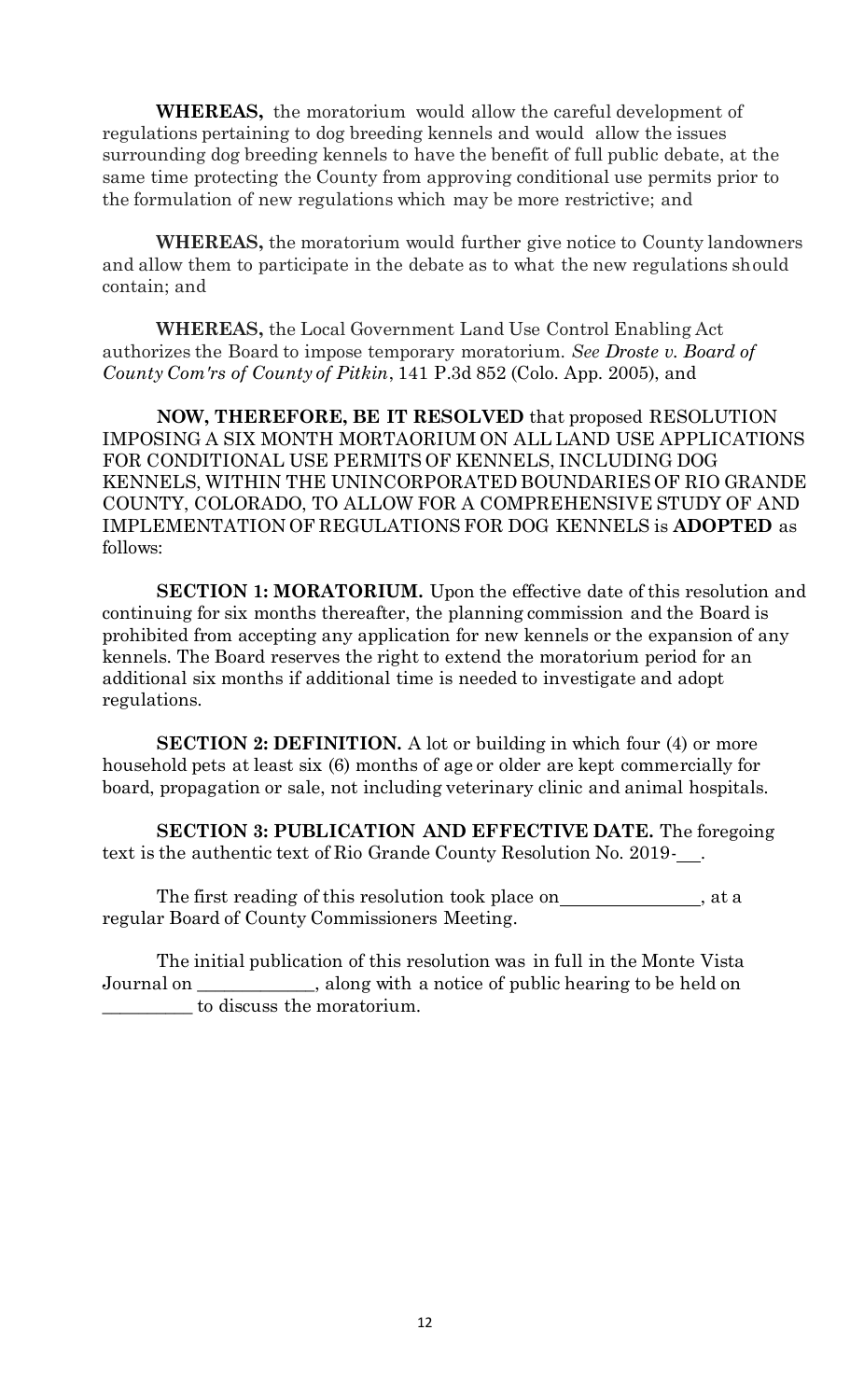The public hearing was held and resolution was adopted on second reading at a Board of County Commissioners Meeting on

**SECTION 4: SAFETY AND EMERGENCY CLAUSE.** The Board hereby finds, determines and declares that this resolution is necessary for the health, safety and welfare of the citizens of Rio Grande County, Colorado. If any section, subsection, sentence, clause or phrase of this resolution is, for any reason, held to be unconstitutional or otherwise invalid, such decision shall not affect the validity of the remaining portions of this resolution. The Board hereby declares that it would have passed this resolution, and each section, subsection, clause or phrase thereof, irrespective of the fact that any one or more sections, subsections, sentences, clauses and phrases are declared unconstitutional or invalid.

In order to preserve the immediate health and safety of Rio Grande County and its residents, this resolution shall take effect immediately upon its adoption.

**ADOPTED** this the day of 2019, at Del Norte, Colorado.

# **BOARD OF COUNTY COMMISSIONERS OF RIO GRANDE COUNTY, COLORADO**

By: \_\_\_\_\_\_\_\_\_\_\_\_\_\_\_\_\_\_\_\_\_\_\_\_\_\_\_\_

Suzanne Bothell, Chair

\_\_\_\_\_\_\_\_\_\_\_\_\_\_\_\_\_\_\_\_\_\_\_\_\_\_\_\_ Gene Glover, Commissioner

\_\_\_\_\_\_\_\_\_\_\_\_\_\_\_\_\_\_\_\_\_\_\_\_\_\_\_\_ John Noffsker, Commissioner

**ATTEST**:

Cindy Hill Rio Grande County Clerk and Recorder

Notice will be sent out and the Public Hearing will be scheduled for July 17, 2019. Commissioner Glover moved to move forward with the resolution and set a public hearing for July 17, 2019. Commissioner Noffsker seconded the motion and the motion carried.

At 11:54 a.m., Commissioner Noffsker moved to enter executive session pursuant 24-6- 402(4)(f) C.R.S. personnel matters. Commissioner Glover seconded the motion and the motion carried. Legal counsel was present, and topic involved attorney-client privilege and no recordings were taken.

At 1:08 p.m. the Board exited executive session. No decisions were made.

A letter was presented from David Yoder, owner of Portable House Barns. The letter included a certificate of liability coverage from the Old Order Amish Liability Aid. This letter and proof of insurance was requested upon approval of the bid for the Annex building repairs. This bid was approved on February 13, 2019. The coverage is restricted to Amish personnel only.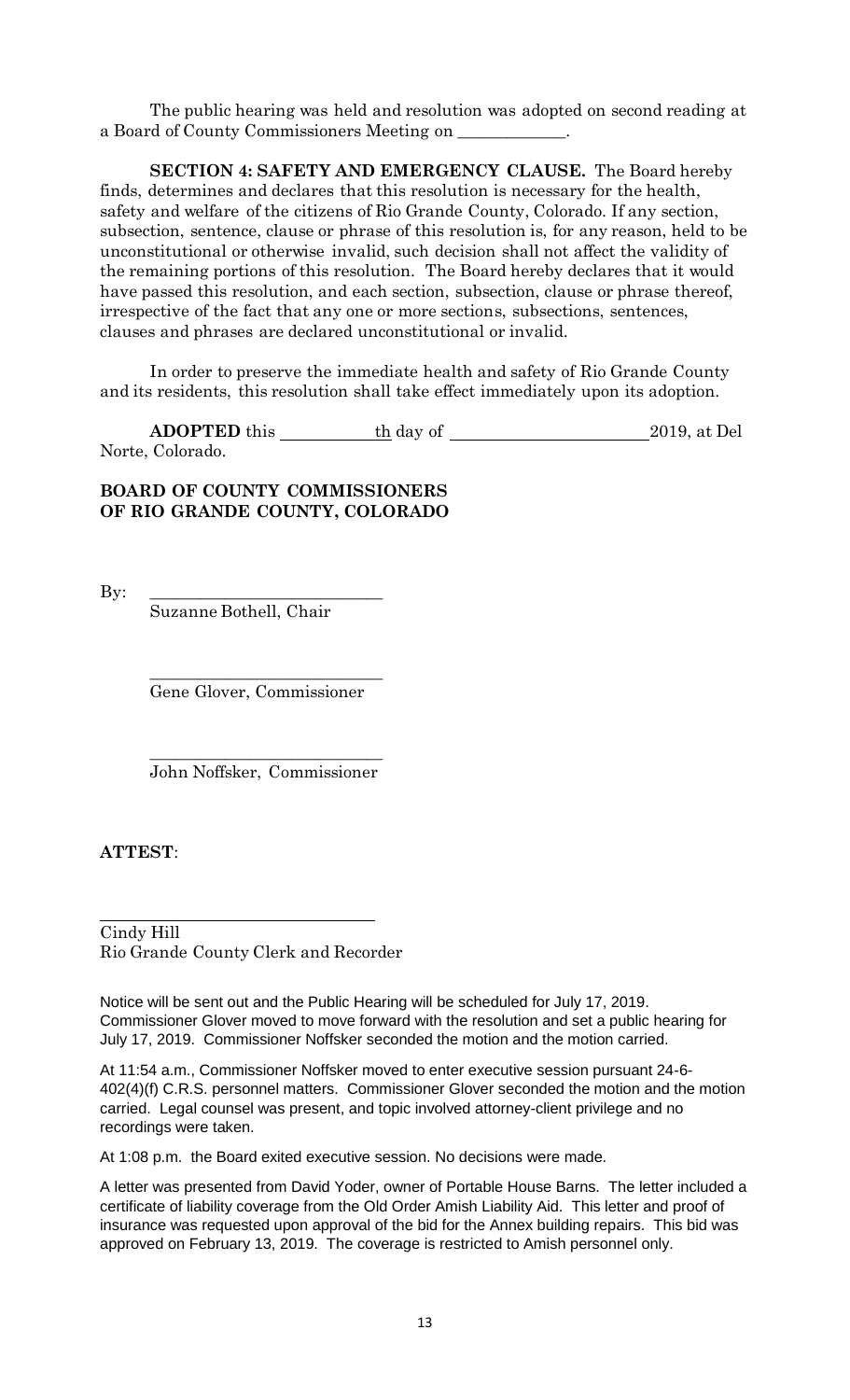Commissioner Glover moved to adjourn for lunch. Commissioner Noffsker seconded the motion and the motion carried.

At 1:30 p.m., the Board of County Commissioner reconvened.

### **Commissioner Updates**

Commissioner Glover updated the board.

- He attended the Tri County Senior Center Father's Day Event. Commissioner Glover is going to try to get on the Oil and Gas Webinar.
- He will also be on the Medically Assisted Treatment Program (MAT) webinar on Friday and will meet monthly with that group. There is 1.6 million dollars coming into the valley for that Medically Assessed Treatment program.
- He attended the Landfill meeting with the Landfill running like normal.
- He noted that Colorado Recycling is hauling cars and other metal off the site.
- Commissioner Glover noted that he attended the South Central Seniors meeting and that the situation with Mineral County is complicated due to funding issues.
- SLV Transit met and will be having a Bustang meeting soon.

Commissioner Bothell reported to the Board.

- She attended the National Homeland Security Conference and learned some great things about emergency operations.
- She discussed possible server upgrades for the County with some of the vendors. She noted that Bots in computers are an interesting technology that could be useful in the future.
- E911 met and she reported that the IPAWS alert test was completed. A poll was taken on Facebook about the IPAWS alert system. Out of 1461 votes, 71% received the test. Sheriff and Emergency managers must do a MOU with E911 to be able to send alerts.
- Katie's Law requires phone companies to have technology to pin point what room an emergency call comes from it is up to the entity to make sure it works. Most BEST Grant Schools are putting in, "Voice over internet protocol" (VOIP) phone systems which can be problematic for 911.
- AT&T got the contract for First Net and are working on a lot of towers. First Net prioritizes emergency personnel during emergency. Parker Hill tower may be used for this First Net.

Commissioner Noffsker stated that he was under the impression that Baxter hill may be useful for the Sheriff. Commissioner Noffsker also said that he was not aware that the Turnkey discussion was on the agenda and was not prepared for that discussion due to it not being on the agenda. He noted that he would like written explanation about why the Sheriff was in favor of this bid vs. other bids

At 2:00 p.m., the public hearing for the SRS Title Funding was called to order.

School Board representatives and school personnel present were Scott Wiedeman, Monte Vista Superintendent; Leona Holland, Monte Vista School District Finance Manager; Angela Velasquez, Del Norte School District CFO; Michele Peterson, Sargent School Board.

Commissioner Bothell explained SRS (Secure Rural Schools) federal funding that comes along with PILT (payment in lieu of taxes) funding. The County received \$167,844.29 with 25% of that federally mandated to be allocated to Road and Bridge. The allocation for schools is \$125,833.22. Calculations were done with school count numbers. The allocations are as follows for this school year: 60.39% for the Monte Vista School District, 21.5% for the Del Norte School District and 18.11 % for the Sargent School District. This public hearing is an opportunity to dispute calculations and allocations. There were no disputes or concerns with allocations.

The public hearing was adjourned.

A Certification by Local Government was presented. The document states that the Chairman of Board of County Commissioners certifies Rio Grande County Cost Allocation Actual Fiscal Year 2018. Commissioner Glover moved to approve the Certification. Commissioner Noffsker seconded the motion and the motion carried.

Commissioner updates continued.